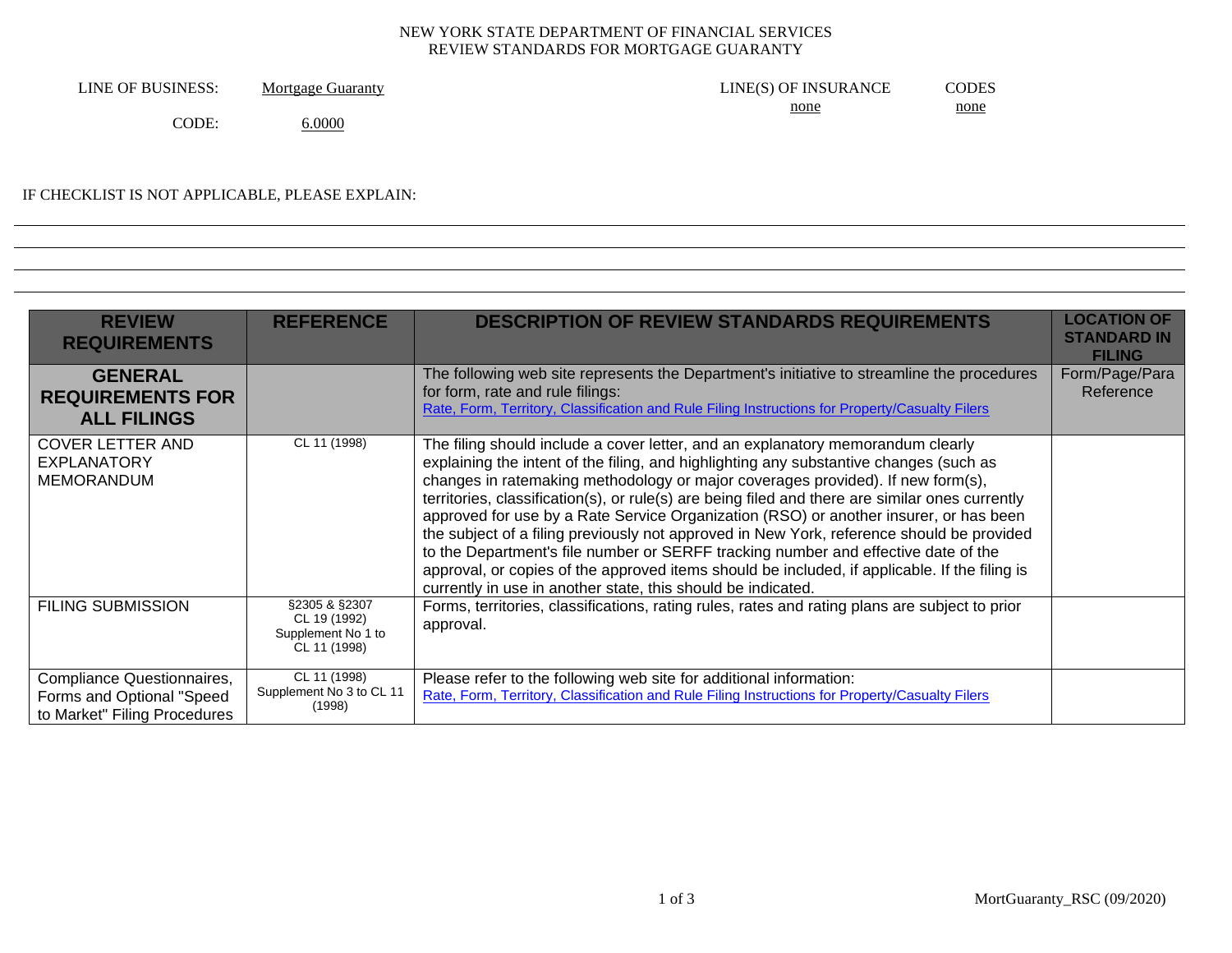## NEW YORK STATE DEPARTMENT OF FINANCIAL SERVICES REVIEW STANDARDS FOR MORTGAGE GUARANTY

| <b>REVIEW</b><br><b>REQUIREMENTS</b>      | <b>REFERENCE</b> | <b>DESCRIPTION OF REVIEW STANDARDS REQUIREMENTS</b>                                                                                                                                                                                                                                                                                                                                                                                                                                                                                                                                                                                                                                                                                                                                                                                      | <b>LOCATION</b><br><b>OF</b><br><b>STANDARD</b><br><b>IN FILING</b> |
|-------------------------------------------|------------------|------------------------------------------------------------------------------------------------------------------------------------------------------------------------------------------------------------------------------------------------------------------------------------------------------------------------------------------------------------------------------------------------------------------------------------------------------------------------------------------------------------------------------------------------------------------------------------------------------------------------------------------------------------------------------------------------------------------------------------------------------------------------------------------------------------------------------------------|---------------------------------------------------------------------|
| SIDE BY SIDE<br><b>COMPARISON</b>         | CL 11 (1998)     | If the filing is a revision to existing form(s), territories, classification(s) or rule(s); Except for<br>simple, non-substantive changes, a side-by-side comparison of the form(s) or rule(s)<br>being proposed and those currently in use in New York, with all changes clearly marked<br>and explained in the company's cover letter or memorandum must be included. Revisions<br>to classifications and territories should include a comparison between those currently on<br>file (in New York) and those proposed, including relevant statistical data (experience) and<br>any rate or rate relativity effect. There should be a reference to the Department's<br>previous file number and/or a copy of the approval letter in which the current form(s),<br>territories, classification(s) or rule(s) were approved/acknowledged. |                                                                     |
| <b>FORMS: POLICY</b><br><b>PROVISIONS</b> | Article 65       | The following Compliance Questionnaire contains detailed information for making a<br>Mortgage Guaranty filing:<br>Mortgage Guaranty Form & Supplemental Rate Filing Compliance Questionnaire<br>Rate, Form, Territory, Classification and Rule Filing Instructions for Property/Casualty Filers                                                                                                                                                                                                                                                                                                                                                                                                                                                                                                                                          | Form/Page/Para<br>Reference                                         |
| <b>BLANK ENDORSEMENTS</b>                 |                  | Not permitted since a blank endorsement may change policy provisions without the proper<br>approval by this Department. An exception may be made for a blank form if its usage is<br>apparent based on the title/language of the form itself (such as a change in address form).<br>Forms containing check boxes with a space for language to be added are considered<br>blank endorsements and are subject to these rules.                                                                                                                                                                                                                                                                                                                                                                                                              |                                                                     |